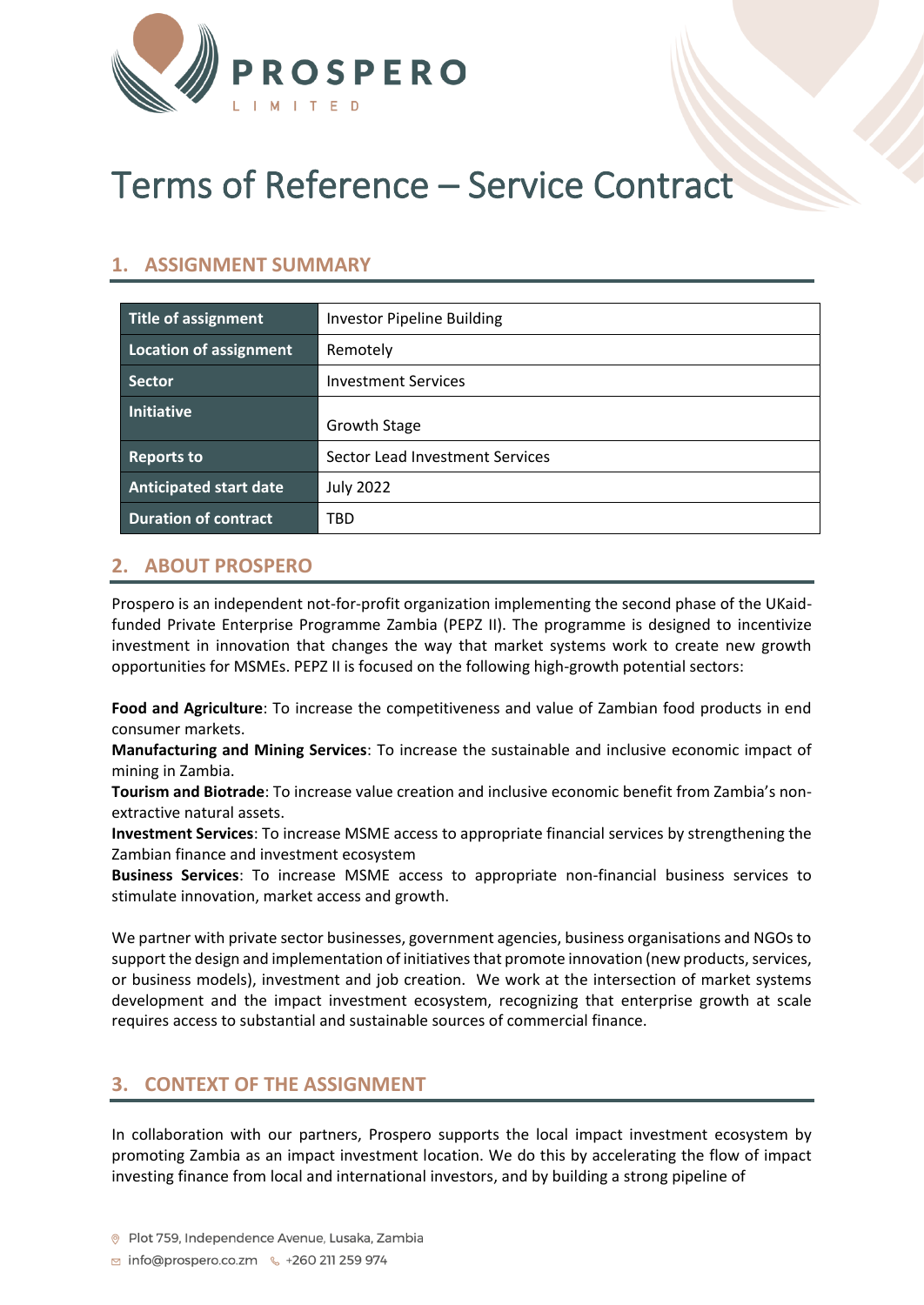

investment-ready growth SMEs and engaging with policy makers. Over the last three years, Prospero in partnership with ICA and others has successfully facilitated over USD 100m of private impact capital into Zambia businesses which has financed their growth, created new jobs, and contributed to solving the varying social and environmental issues.

One of the ways that Prospero intends to support the strengthening of Zambia's impact investment ecosystem is by improving our understanding of the investors that are either already investing or considering investing into Zambian businesses. The expectation is that this heightened understanding and knowledge of investors coupled with supporting local businesses in becoming investment ready, will lead to increased flow of impact capital and create inclusive and sustainable economic growth.

Therefore, Prospero is soliciting for a consultant to help build a solid pipeline of investors (especially faith-based organisations, Impact focussed High Net worth Individuals – HNWIs and foundations) whose geographical focus currently or intends to include Zambia. The consultant will be responsible for holding discussions with prospective investors to understand their goals and build a strong case on how this set of investors could deploy their impact capital into Zambian impact businesses.

## **4. KEY INVESTOR CONSIDERATIONS**

The investors pipeline should be guided by the following key considerations and *not limited to*:

- Domiciled in either North or South America, Europe and Asia
- The investor focus is faith-based organisations, Impact focussed High Net worth Individuals (HNWIs), foundations and private/ venture capital funds
- Be willing to make investments in Zambia with the intention to generate positive, measurable social and environmental impact and/or a financial return
- Be willing to deploy patient capital into high-growth opportunities in startups and other early-stage businesses.

## **5. SCOPE OF WORK**

**The scope of work of the assignment is:**

- Undertake investor engagement and build a strong pipeline of investors willing to make investments in Zambia
- Develop an investor relations plan
- Develop a centralized database that includes investor details (contact persons, phone, email addresses, nature of investor and area of focus)
- Serve as the key point of contact for the investor pipeline and Prospero
- Provide feedback to Prospero regarding the investor community's perception of the Zambian investment ecosystem and their appetite for the businesses
- Build a strong case for Zambia as an impact investment destination by showcasing the depth and breadth of opportunities
- Develop presentations for investors that presents a strong narrative for why prospective investors should be looking at Zambia